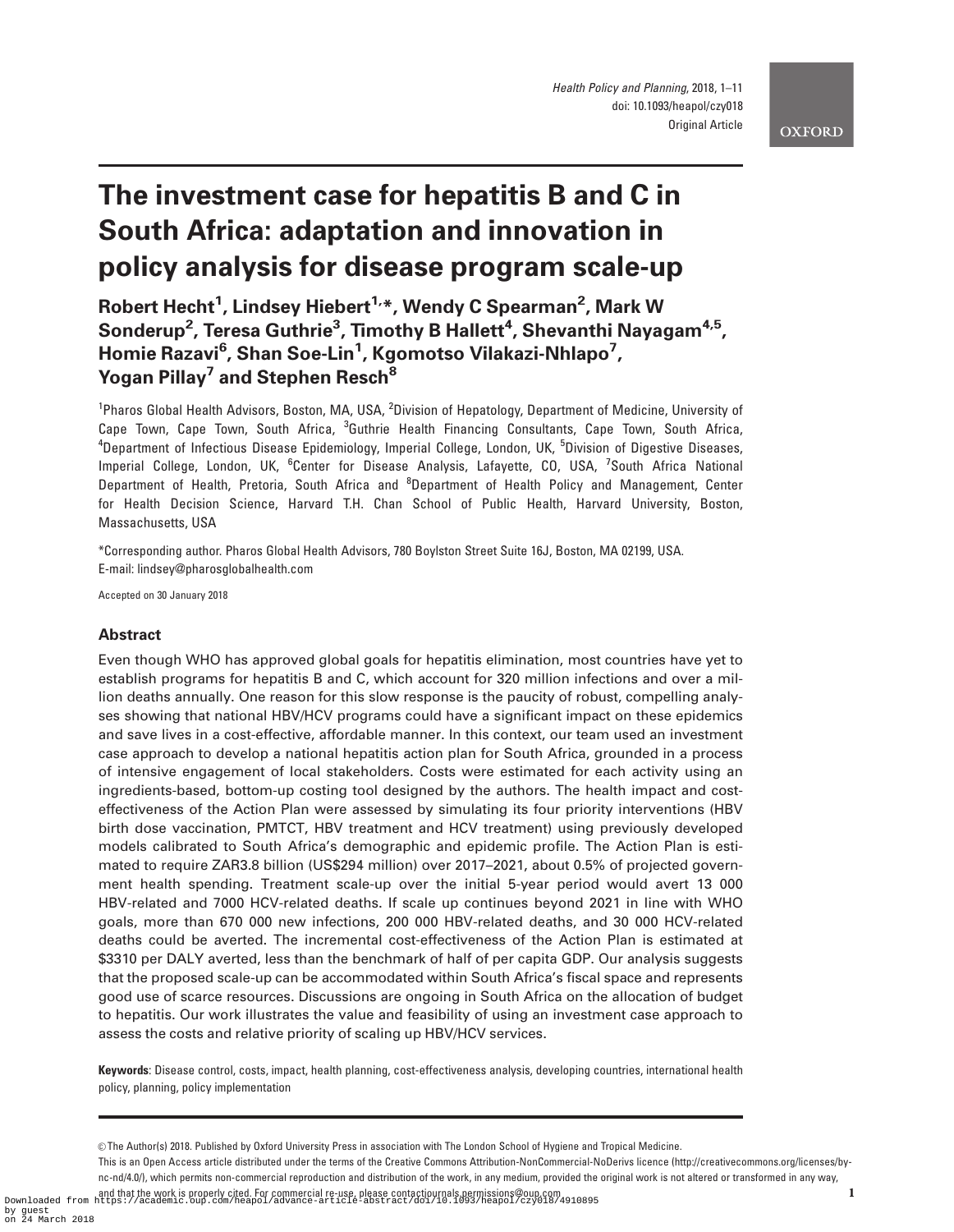#### Key Messages

- Hepatitis B and C (HBV/HCV) have significant burdens globally and nationally, accounting for >300 million infections and over a million deaths annually worldwide. Despite the advent of new cures for HCV, an expanding array of prevention and treatment options for HBV, and the adoption of ambitious global HBV and HCV targets, few countries have designed or embarked on program scale-up to date.
- South Africa's 5-year National Hepatitis Action Plan is one of the first examples of an investment case that combines tools for costing, impact modelling, cost-effectiveness analysis, and fiscal space analysis for scaled-up HBV and HCV disease control scenarios.
- The South Africa Action Plan investment case shows that carefully selected investments in HBV and HCV can have a significant impact on the twin epidemics, while meeting standard cost-effectiveness criteria and demonstrating affordability amidst government expenditure constraints.
- The South Africa Action Plan experience also shows the importance of an engaged multi-stakeholder process that involves the finance and health ministry and other national interest groups.
- The investment case approach used in South Africa can be adapted to other contexts and can guide other countries looking to synthesize and analyse the evidence needed to consider the advisability of embarking on large scale investments in HBV/HCV.

# Introduction: the opportunity and policy barriers to scaling up HBV and HCV treatment

With the advent of new and highly effective cures for hepatitis C (HCV) and an expanding array of preventive and therapeutic interventions for hepatitis B (HBV), there is growing interest among government, advocacy and international partners to mount large-scale national hepatitis control programs. These programs could dramatically reduce the burden of HBV and HCV, which together account for >320 million infections and over 1.24 million deaths annually ([World Health Organization 2017](#page-10-0)). Although ambitious global and regional hepatitis goals exist, notably the elimination of HBV/HCV by 2030 championed by WHO ([World Health Organization](#page-10-0) [2016a\)](#page-10-0), most countries have yet to establish comprehensive national programs to scale up HBV and HCV prevention and treatment.

One reason for the slow action is the paucity of locally informed rigorous analyses estimating the likely cost, health impact, value and feasibility of scaling up national HBV/HCV programs. In addition, there is no immediately available source of large-scale external donor aid for HBV/HCV programs. LMIC countries contemplating HBV/HCV program scale-up will need to focus on mobilizing domestic financial resources for which many other health priorities compete. Under these circumstances, modelling studies of prospective HBV/HCV investments will have to show that hepatitis should be a priority for domestic financing, and these analyses will need to be directed at countries' ministries of finance and health, national health insurance agencies, and other payer institutions.

In this context, our team, composed of leading South African experts and Ministry of Health officials and outside specialists in global health policy and economics, used an investment case approach to design a 5-year National Hepatitis Action Plan for South Africa. This Action Plan assessed the technical and financial feasibility of investments in an expanded HBV/HCV prevention and treatment program that would launch the country on a longer-term trajectory towards possible elimination of HCV and major reductions in the burden of HBV and HCV (Schwartländer et al. 2011). This approach was also grounded in a process of intensive engagement of local stakeholders, with national technicians, senior government officials and advocates all heavily involved.

The purpose of this article is to describe the process of developing this Action Plan, present its main methods and results, and elucidate the policy implications of our work for South Africa and other countries. We view this paper as providing a pioneering real-world example for other countries that will also soon be embarking on the road to HBV/HCV national program scale-up.

#### Epidemiology of HBV and HCV in South Africa

Like many low- and middle-income countries (LMICs), South Africa suffers from a significant burden of HBV and HCV, with over 113 million disability-adjusted life years (DALYs) lost due to hepatitis in 2013 ([Stanaway](#page-10-0) et al. 2016). In a recent systematic review based on observational studies performed in the general population, healthcare workers and pregnant women, HBsAg seroprevalence was estimated at 6.7%, pointing to high intermediate endemicity with an estimated 3.5 million individuals chronically HBV infected ([Schweitzer](#page-10-0) et al. 2015). While HCV seroprevalence and identifiable risk factors in South Africa are still poorly understood and are being characterized through a number of studies ([Scheibe](#page-9-0) et al. 2017), it is currently estimated that just under 1% of the population are chronic carriers of HCV infection (around 400 000 persons) (Ellis [et al.](#page-9-0) [1990\)](#page-9-0).

While these numbers are dwarfed by the roughly 12% of South African adults infected with HIV, the burden of liver disease due to HBV and HCV is significant. The lifetime risk of cirrhosis, liver failure and hepatocellular carcinoma is 15–40% for HBV patients and the risk that chronic HCV patients become cirrhotic within 20 years is 15–30%. Each year these HCV patients have a 1–4% risk of developing hepatocellular carcinoma ([WHO](#page-10-0) [Africa Regional Office 2016](#page-10-0)). Most of these people living with HBV and HCV do not know that they are infected, placing them at risk for liver-related morbidity and mortality and increasing the likelihood that they will spread the virus to others (Trépo et al. [2014](#page-10-0)).

#### South Africa National Hepatitis Action Plan

In the face of this large burden and stimulated by the prospect of new cures for HCV, the South African Department of Health (NDoH) drafted new clinical guidelines for viral hepatitis in 2015–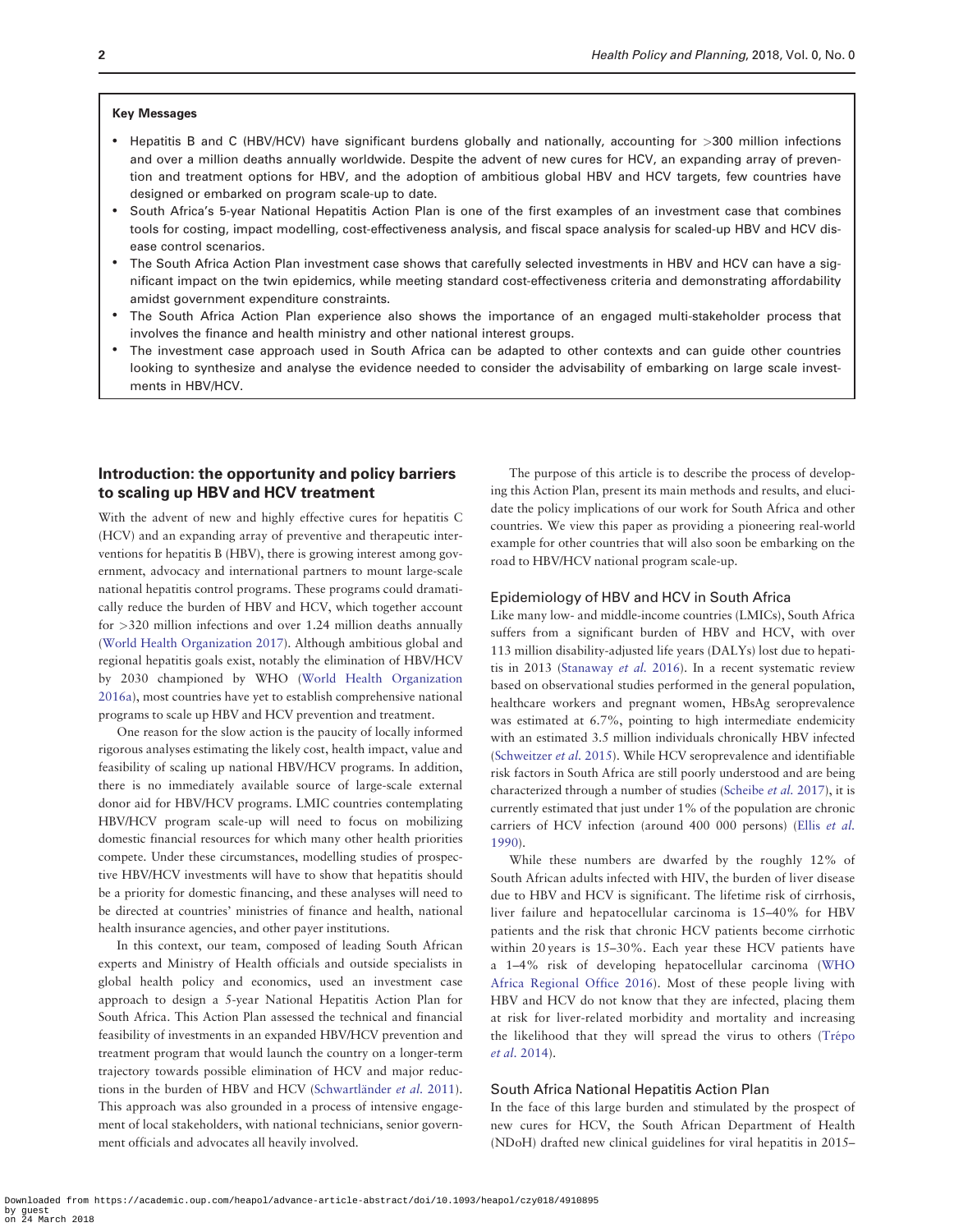2016, with the backing from the World Health Organization ([World Health Organization 2016b](#page-10-0), c). To translate these guidelines into an operational implementation plan, NDOH, in collaboration with this paper's authors, developed a 'Viral Hepatitis National Action Plan' for the 5-year period 2017–2021.

In creating the Action Plan, South Africa sought to answer the following key questions:

- 1. What set of priority interventions should be included in a hepatitis national program?
- 2. How much would these investments cost over an initial 5-year period, assuming it would eventually take more than a decade to eliminate HCV and control HBV?
- 3. If little or no external funding was available and if such a plan had to be financed entirely from domestic public sources, would this be affordable?
- 4. Would the planned investments represent good value for money for South Africa, given its limited budget resources and many competing demands?
- 5. Overall, would the combination of spending, impact and projected cost-effectiveness add up to a strong 'investment case' to present to the National Treasury (NT), the South African finance ministry?

#### The investment case approach

This investment case approach has been widely used in other areas of health, including in assessing proposed investments in national HIV, TB and malaria programs (Schwartländer et al. 2011), but it is in the nascent stages of being applied to HBV and HCV. HCV scaleup has been costed for Georgia, Egypt and Mongolia (Estes [et al.](#page-9-0) [2015\)](#page-9-0).

Impact of HCV treatment has been estimated for >50 countries using an approach pioneered by the Center for Disease Analysis, comparing the status quo with the WHO goals of elimination by 2030 [\(Razavi](#page-9-0) et al. 2014; [Bourgeois](#page-9-0) et al. 2016; [Hajarizadeh](#page-9-0) et al. [2016;](#page-9-0) [Soipe](#page-10-0) et al. 2016). In addition, the projected impact and costeffectiveness of interventions for HBV have recently been modelled in China and for HCV in India [\(Aggarwal](#page-9-0) et al. 2003; [Nayagam](#page-9-0) et al. [2016a;](#page-9-0) [World Health Organization 2016a](#page-10-0)), but there are few if any comprehensive investment cases. Our work in South Africa is one of the first attempts to produce such a national investment case.

#### Methods and data

#### Scope

The first step was for our team, composed of South African NDoH officials, local hepatologists, and experts in epidemiological modelling, heath economics and financing, to establish the scope and organizing framework for the Action Plan. Using the draft national guidelines, we developed a list of HBV and HCV activities that the NDoH Task Force agreed should be included, and then grouped these activities into thematic categories ('priority areas'). Since the scope of the Action Plan covered a wide range of HBV/HCV prevention and treatment activities, plus improved surveillance, provider training and health communications/demand generation, we consulted >20 South African experts to gather inputs. For each activity, we considered factors including: current level of implementation, feasible rate of scale-up, targets for the 5-year period, prices and unit costs, organizational unit responsible for implementation, as well as contextual factors such as geographical variation or legal and regulatory requirements.

#### Cost and affordability

To estimate the Action Plan's financial requirements, we created an ingredients-based costing tool. In doing this, we drew upon standard methods which have been used to cost other programs such as the South Africa HIV Investment Case and the National HIV, TB and STI Strategic Plan ([UNAIDS; Asian Development Bank 2004;](#page-10-0) [South](#page-10-0) [Africa National Department of Health; South Africa National AIDS](#page-10-0) [Council 2015,](#page-10-0) [2017\)](#page-10-0).

The tool was implemented in Microsoft Excel and provides templates for program objectives, planned activities, responsible parties, scale-up targets and progress indicators. No primary costing was undertaken, but key stakeholders and service providers were interviewed to obtain the required cost data from existing secondary sources such as reference price lists, expenditure records and prior costing studies.

The tool summarizes costs by objective, activity and calendar year, and breaks down capital, recurrent, fixed, variable and onetime start-up costs. Furthermore, it distinguishes 'additional funds' (e.g. HCV medications) from 'reallocated existing resources' (e.g. time spent by nurses doing counselling and care for hepatitis patients).

The costing approach was from the perspective of the service provider. Available unit costs were multiplied by the estimations of quantities from the epidemiological projections of the numbers in need, which were guided by the annual targets over the 5-year period. Unit prices (ZAR 2016) were assumed to be linear with respect to scale, with no increasing or decreasing returns. Capital investments were annualized over their useful life-years. The exchange rate at end 2016 was used.

To assess affordability and domestic fiscal capacity, we compared the estimated costs of the South Africa National Hepatitis Action Plan with projected annual public-sector budgets for health, looking at both total and incremental funds over the 5-year period, and adjusting for anticipated inflation.

#### Health impact

To estimate the impact of these investments on the burden of disease in South Africa, we adapted two well-known and widely-accepted disease models.

For HBV, we used the model developed by Imperial College London [\(Nayagam et al. 2016c](#page-9-0)) which operates dynamically and projects the simultaneous impact of a range of HBV prevention activities (newborn and child vaccination, prevention of mother to child transmission, HBV treatment as prevention) and treatment with anti-virals on number of new infections, cases of cirrhosis and liver cancer, and HBV-related mortality. The model also allows for the simulation of scenarios for scaling up HBV treatment gradually by targeting treatment to individuals in particular demographic groups (e.g. pregnant women, those in certain birth cohorts, etc.) and those with more advanced stages of liver fibrosis.

For HCV, we used the CDA disease model, which links prevalence to screening in order to estimate the size of the screening and diagnosis effort required, and then ties projected treatment with direct acting anti-virals (DAAs) to reductions in chronic HCV prevalence, illness and mortality [\(Blach](#page-9-0) et al. 2017). This static Markov model assumes constant new infections into the future and does not include a dynamic loop connecting HCV prevention and treatment to incidence. The model does however track disease progression of HCV infections over time.

For both HBV and HCV modelling, we compared the Action Plan scenario to two other scale-up scenarios: the status quo and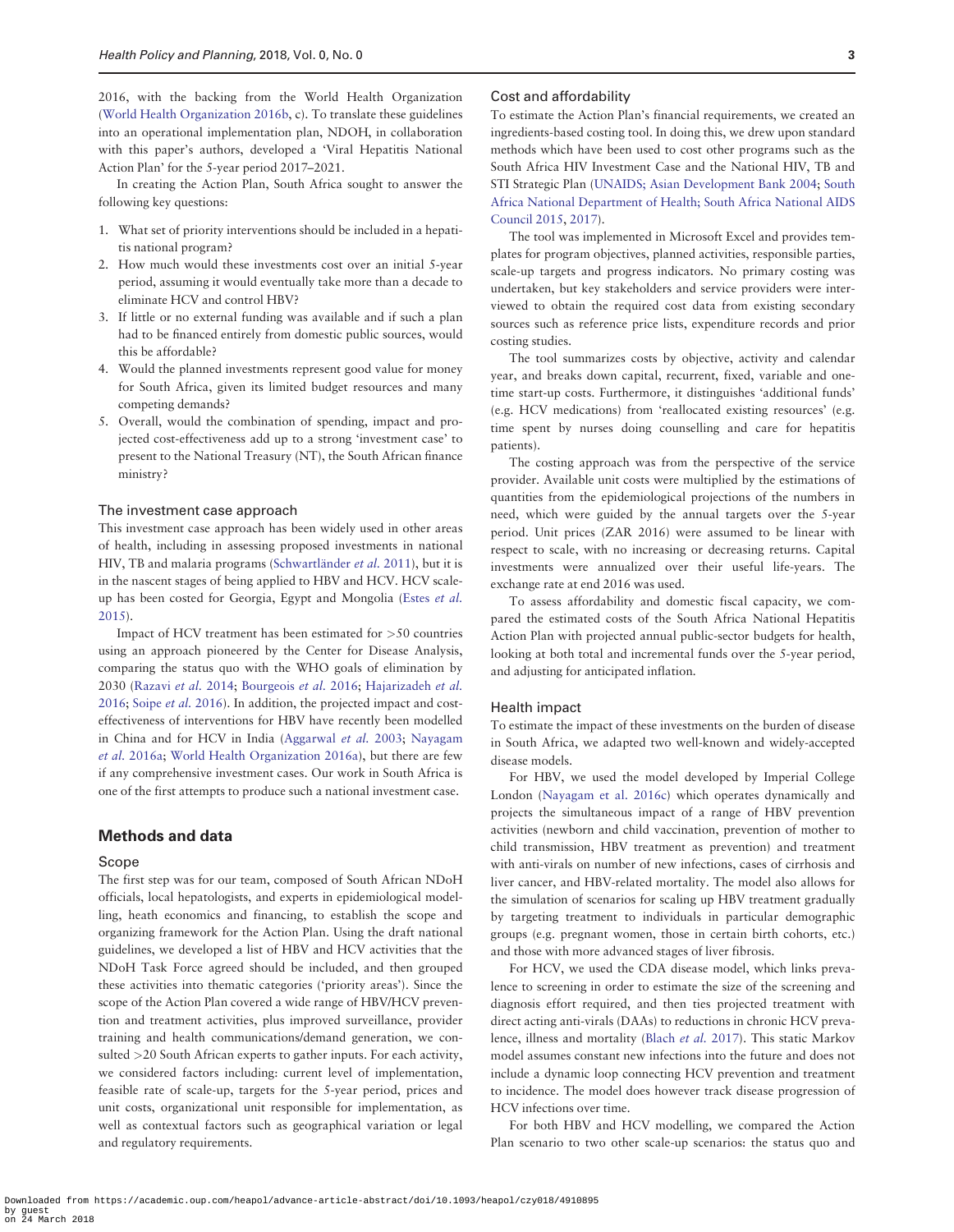WHO Elimination 2030 targets. The status quo scenario represented a 'no action' counterfactual—what would happen if no scale-up program was launched and only current efforts were sustained. It assumed there would be no improvements in HBV prevention. Treatment would be limited to the fewer than 1000 patients currently being treated for HBV in South Africa, and the fewer than 500 patients being treated for HCV, most of these in one hospital in Cape Town and the remainder in other major cities.

Since DAAs have not yet been registered with the South African regulatory authority, these few individuals are currently being treated as part of clinical trials or compassionate access programs, importing generic DAAs from India following Medicines Control Council (MCC) Section 21 approval. These small quantities of DAAs are either self-funded, funded by provincial hospitals, or via private health insurance.

The two disease models generate health impacts through five interventions: improved HBV vaccination coverage through expanded routine child immunization, HBV birth dose vaccination, HBV prevention of mother to child transmission (PMTCT), HBV treatment and HCV treatment. Current coverage of routine child immunization, including HBV as one antigen of the hexavalent vaccine, was estimated at baseline at about 70% in South Africa ([Nayagam et al. 2016c;](#page-9-0) [World Health Organization and UNICEF](#page-10-0) [2017\)](#page-10-0), and is expected to rise further in the coming years as part of the ongoing national EPI program. The remaining four interventions were prioritized by the NDoH Task Force for inclusion in the Action Plan due to their current low coverage. HBV treatment costs were assumed to include all direct treatment activities and 50% of workforce training. HCV treatment costs were assumed to comprise HCV screening and case finding, treatment itself, and the other 50% of workforce training.

The main health benefits modelled included reductions in mortality; reduced morbidity from averted cases of advanced liver disease, including hepatocellular cancer and cirrhosis; and DALYs averted generated from reductions in mortality and disability ([Murray 1994](#page-9-0); [World Health Organization 2004](#page-10-0); [Nayagam et al.](#page-9-0) [2016b](#page-9-0)). Since the onset of sequalae associated with chronic hepatitis is often delayed until later in life, the simulations tracked population outcomes through 2080 for HBV and 2050 for HCV in order to capture the long-term benefits of the activities undertaken in the 5-year Action Plan.

It is reasonable to assume additional benefits would be generated through the activities in the Action Plan that were not explicitly modelled, including reduced transmission of hepatitis A and B in health care facilities, and reduced transmission of hepatitis C in high-risk populations such as injecting drug users. Quantifying the deaths and disability averted from these other benefit streams would further enhance the overall cost-effectiveness of the Action Plan.

#### Cost-effectiveness analysis and the investment case

We combined our cost estimates and impact analysis to derive selective value-for-money measures. We estimated the cost-effectiveness of the benefits of the overall Action Plan and the incremental costeffectiveness of each of the four priority interventions (HBV birth dose vaccination, ANC screening for HBsAg with treatment of mothers with high risk of transmission to their child and HBV and HCV treatment). In doing this, we distributed the other crosscutting costs of the Action Plan equally across the four interventions.

Country-specific studies have shown these four interventions to be generally cost-effective, particularly birth dose vaccination

([Murakami](#page-9-0) et al. 2008; [Klingler](#page-9-0) et al. 2012). We anticipated similar results for South Africa, but waited to see the analysis using best estimates of disease burden and prevailing costs, with particular focus on the relative impact and cost-effectiveness of the different interventions, which could help national decision-makers to set priorities within a highly constrained fiscal environment.

To interpret cost-effectiveness and set thresholds for investment decisions, we expressed the incremental cost-effectiveness ratios (ICERs) as a percentage of per capita GDP. While no definitive costeffective threshold exists for South Africa, recent work suggests that estimates of less than half of per capita GDP are likely to represent good value [\(Woods](#page-10-0) et al. 2015). Other recent work focusing on the consumption value of health benefits suggests a somewhat higher threshold around 1-2 times per capita GDP [\(Chang](#page-9-0) et al. 2016; [Robinson](#page-9-0) et al. 2017). We consider both of these thresholds in our analysis. In addition, given these diverse views, we provide comparisons to alternative uses of additional health resources in South Africa.

#### Data sources

Data on the burden of HBV and HCV in South Africa are available from several studies in the general population and in selected subgroups [\(Burnett](#page-9-0) et al. 2007; [Firnhaber](#page-9-0) et al. 2008; [Lukhwareni](#page-9-0) et al. [2009;](#page-9-0) [Boyles and Cohen 2011;](#page-9-0) [Andersson](#page-9-0) et al. 2013; [Hatzakis](#page-9-0) et al. [2015](#page-9-0); [Mdlalose](#page-9-0) et al. 2016).

However, more epidemiological data on HBV and HCV are urgently needed for South Africa—several surveys and studies are proposed as part of the Action Plan, including an analysis of hepatitis prevalence in pregnant women as part of South Africa's longestablished HIV antenatal seroprevalence surveillance. Data on unit costs for public awareness, training, surveillance, screening, counselling and lab tests were obtained from government institutions including the National Institute for Communicable Diseases, published sources such as the NDoH price list ([South Africa](#page-10-0) [National Department of Health 2016\)](#page-10-0), comparable unit costs from the well-documented South Africa HIV program, and other hepatitis modelling studies for South Africa ([Fraser](#page-9-0) et al. 2016). Hepatitis B monovalent immunization costs were based on the prices of vaccines, consumables, and service delivery costs from UNICEF and the South Africa EPI program. The costs of hepatitis medicines were based on the current tender prices for tenofovir and interferon therapy for HBV, and on the price for DAAs for HCV as listed by Gilead Sciences for LMICs in its generic zone.

Licensees of Gilead have been selling DAAs at lower prices in other LMICs, but as of yet they have not registered their products in South Africa. Follow-on analysis could assess the additional savings possible through reduced DAA prices, which would generate lower and more attractive ICERs.

#### Results

#### Scope

Based on the consultations described above, it was decided that the Action Plan would cover a wide range of activities to prevent and treat HBV and HCV in South Africa.

Given anticipated fiscal and human resource capacity constraints, moderate coverage targets for HBV and HCV treatment were chosen, below the levels required to achieve the WHO global goals for 2030 ([World Health Organization 2016b\)](#page-10-0). Activities that are already ongoing, such as HBV childhood immunization, were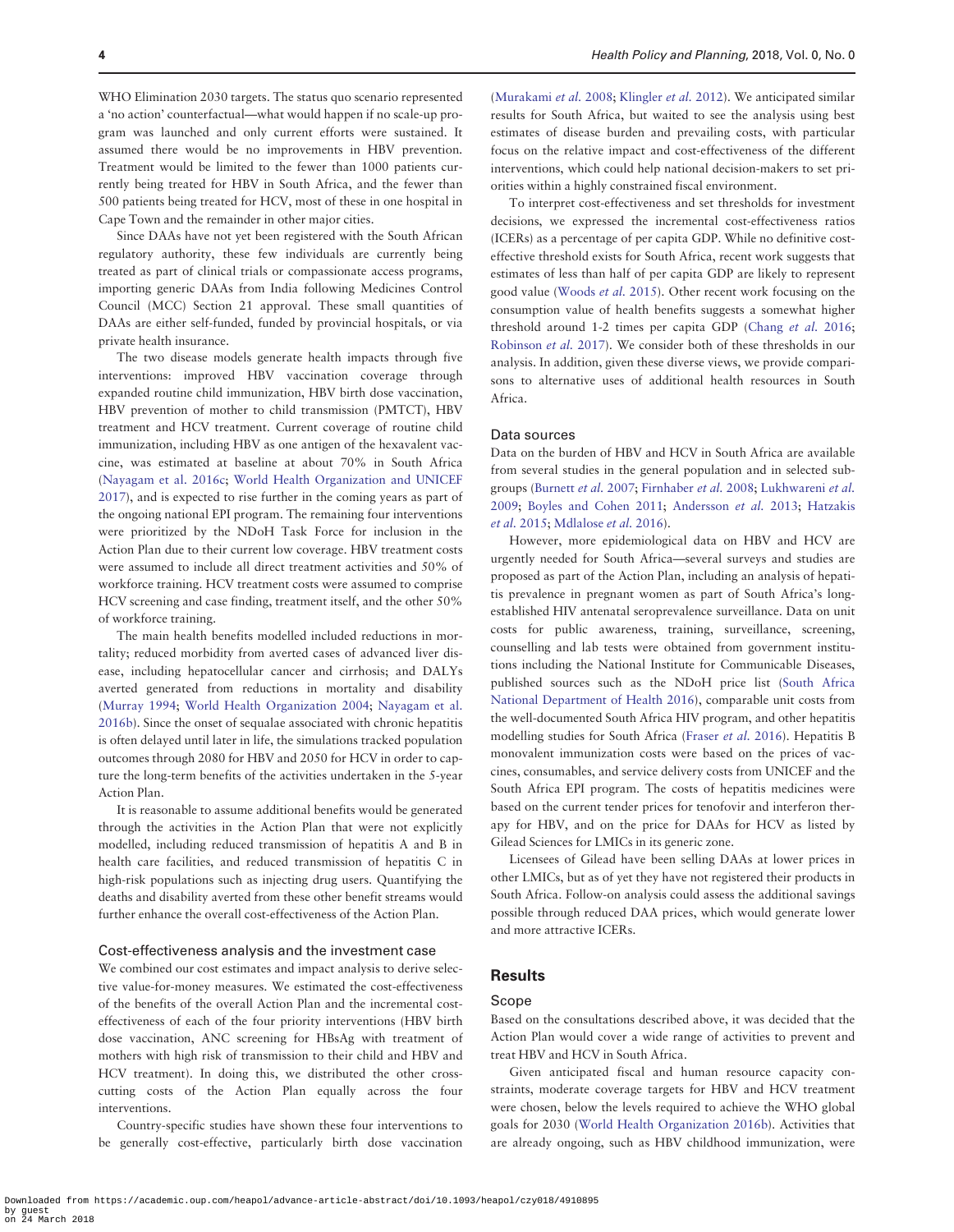| j<br>֦֧֦֧֜  |
|-------------|
| i<br>:<br>: |
| :<br>;      |
| Ξ           |
|             |
| l           |
|             |
|             |
|             |
|             |
|             |
| I           |
| C<br>Ĵ<br>l |

<span id="page-4-0"></span>

|                 | Action plan framework                                                                                                                                                                                                                                                                                      |                                                                            | Scale-up targets          |                          |                          |                          |                          |
|-----------------|------------------------------------------------------------------------------------------------------------------------------------------------------------------------------------------------------------------------------------------------------------------------------------------------------------|----------------------------------------------------------------------------|---------------------------|--------------------------|--------------------------|--------------------------|--------------------------|
| Activity        |                                                                                                                                                                                                                                                                                                            | Unit of reach                                                              | 2017                      | 2018                     | 2019                     | 2020                     | 2021                     |
| 1a1             | Objective 1a: Raise awareness among health care workers (HCW) of Hepatitis burden and risk, and SA's new national guidelines for prevention, diagnosis, and treatment<br>Develop & distribute brief education materials (IEC flyers) to address<br>Priority Area 1: Raise awareness of Hepatitis infection | % of health workers who receive materials                                  | 100%                      | $\overline{1}$           | 100%                     | $\mathsf{I}$             | 100%                     |
| 1a2             | HCW at<br>Disseminate new national Viral Hepatitis Clinical Guidelines to<br>known gaps in KPA among current HCW                                                                                                                                                                                           | % of health facilities with the guidelines                                 | 100%                      | T                        |                          |                          |                          |
| 1 <sub>b1</sub> | Objective 1b: Train HCWs to deliver guideline-concordant care for viral hepatitis prevention, diagnosis and treatment<br>Develop & implement in-service training workshops reaching targeted<br>all levels                                                                                                 | % of health professionals trained                                          | 25%                       | 50%                      | 60%                      | 70%                      | 75%                      |
| 1 <sub>b2</sub> | Integrate a viral hepatitis training module into the curricula of clinical<br>staff at PHC & district hospitals                                                                                                                                                                                            | % of curricula for clinical training institutions with viral hepatitis     | 100%                      | I                        |                          | H                        | I                        |
| 1c1             | Objective 1c: Coordinated National Campaign to Build awareness among the general public & high-risk communities<br>Coordinate with the national campaign (PHILA) and ensure hepatitis<br>training programs                                                                                                 | % of adult population reached<br>module                                    | 50%                       | 60%                      | 70%                      | 80%                      | 90%                      |
|                 | inclusion                                                                                                                                                                                                                                                                                                  |                                                                            |                           |                          |                          |                          |                          |
| 1c2             | Produce IEC materials for general population, high risk communities, &<br>all patients at clinics & hospitals                                                                                                                                                                                              | % of adult catchment population around public health facilities<br>reached | 80%                       | 30%                      | 20%                      | 10%                      | 10%                      |
| 1c3             | Develop and implement a program for WBOTS/CHWs to educate their<br>communities about hepatitis                                                                                                                                                                                                             | % of wards receiving WBOT education                                        | 40%                       | 60%                      | 70%                      | 80%                      | 90%                      |
| 1c <sub>4</sub> | etc)<br>Promote annual awareness days (World Hepatitis Day-28 July,<br>Priority Area 2: Strengthen Knowledge of Hepatitis Burden of Disease                                                                                                                                                                | Number of events/campaigns executed per annum                              | $\overline{10}$           | 10                       | $\overline{10}$          | $\overline{10}$          | $10\,$                   |
| 2a1             | Objective 2a: Track prevalence of hepatitis infection in general population and sub-populations<br>Include HBsAg and HCV Ab test (HCV VL in Ab+) to at least 1 nationally                                                                                                                                  | ANC report with hepatitis prevalence                                       |                           | $\overline{\phantom{0}}$ |                          | $\overline{\phantom{0}}$ | $\overline{1}$           |
| 2a2             | Undertake a retrospective analysis of ANC samples to establish vertical<br>representative serosurvey every $2-3$ years<br>transmission risk of HBV                                                                                                                                                         | Vertical hepatitis transmission report                                     |                           |                          |                          |                          | $\overline{1}$           |
| 2a3             | Undertake a special survey of high risk populations for HCV, including                                                                                                                                                                                                                                     | Study of high-risk populations                                             |                           |                          | $\overline{\phantom{0}}$ |                          | $\overline{\phantom{a}}$ |
| 2a4             | Retrospective analysis of children (<15 years) with measles stored blood<br>MSM, CSW, STI patients every 2-3 years<br>samples to ascertain HBV prevalence                                                                                                                                                  | Prevalence report                                                          | $\overline{ }$            |                          |                          |                          |                          |
| 2b1             | Provide technical assistance to health facilities & laboratories to improve<br>Objective 2b: Improve surveillance systems and laboratory capacity<br>surveillance data& reporting                                                                                                                          | % of national and provincial laboratories and all health facilities        | 50%                       | 80%                      | 100%                     | 100%                     | 100%                     |
| 3a1             | Objective 3a: Minimize risk of Hepatitis A and B transmission risk in health care facilities<br>Enforce pre-employment certification of HBV and HCV carrier status and<br>Priority Area 3: Prevent transmission of viral hepatitis                                                                         | % of health facilities covered                                             | 20%                       | 50%                      | 70%                      | 90%                      | 95%                      |
|                 | Hep A and B vaccination                                                                                                                                                                                                                                                                                    |                                                                            |                           |                          |                          |                          |                          |
| 3a3<br>3a2      | Undertake 'opt-out' screening of all current HCWs (one-time)                                                                                                                                                                                                                                               | % of healthcare workers screened<br>$\%$ of students screened              | 20%<br>$10\%$             | 50%<br>30%               | 60%<br>50%               | 70%<br>65%               | 85%<br>$80\%$            |
| 3a4             | Undertake 'opt-out' screening of all medical/nursing students (every year)<br>Ensure access to treatment for HCWs with CHB or CHC                                                                                                                                                                          | $\%$ of healthcare workers identified needing treatment                    |                           |                          | 100%                     | 100%                     | 100%                     |
| 3a5             | Ensure PEP is available in all public health facilities                                                                                                                                                                                                                                                    | % of health facilities covered                                             | 20%                       | 50%                      | 70%                      | 85%                      | 95%                      |
| 3 <sub>b1</sub> | Add HBV Birth Dose within 12 h to routine EPI<br>Objective 3b: Prevent vertical transmission of HBV                                                                                                                                                                                                        | % coverage of HBV birth dose                                               |                           | 95%                      | 95%                      | 95%                      | 95%                      |
| 3 <sub>b2</sub> | Add routine screening for HBsAg and PMTCT treatment to ANC at PHC<br>level                                                                                                                                                                                                                                 | % coverage of HBV screening and PMTCT                                      | $\mathbf{I}$ $\mathbf{I}$ | 25%                      | 50%                      | 75%                      | 90%                      |
|                 |                                                                                                                                                                                                                                                                                                            |                                                                            |                           |                          |                          |                          | (continued)              |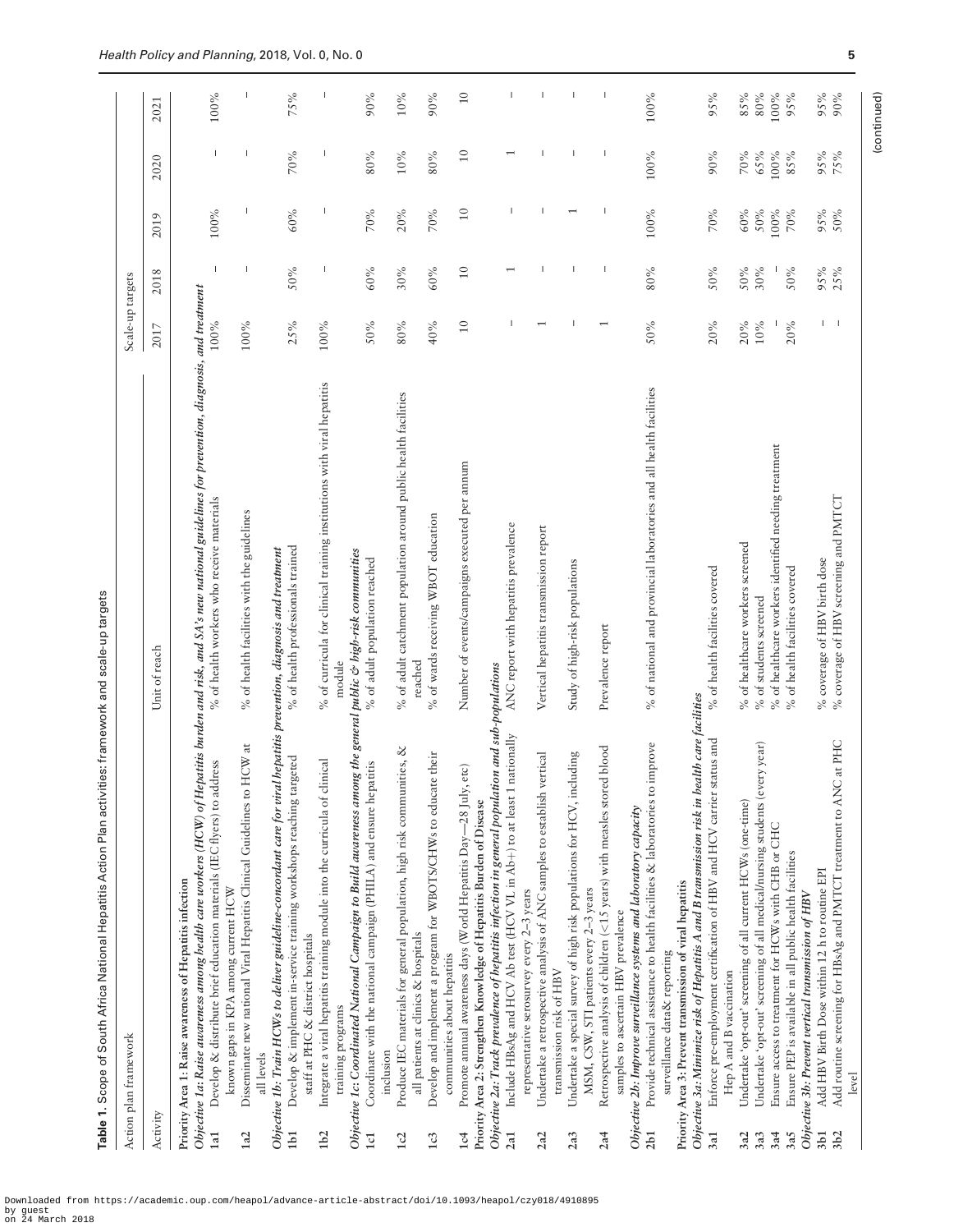Table 1. (continued) Table 1. (continued)

| lamana l. \v. i prana l                                                                                                                                                                                                                                                 |                                                                                         |                  |        |                      |         |                     |
|-------------------------------------------------------------------------------------------------------------------------------------------------------------------------------------------------------------------------------------------------------------------------|-----------------------------------------------------------------------------------------|------------------|--------|----------------------|---------|---------------------|
| Action plan framework                                                                                                                                                                                                                                                   |                                                                                         | Scale-up targets |        |                      |         |                     |
| Activity                                                                                                                                                                                                                                                                | Unit of reach                                                                           | 2017             | 2018   | 2019                 | 2020    | 2021                |
| HBsAg screening in ANC, including household contacts of HBsAg+ ANC<br>Objective 4a: Routing screening for hepatitis B and C in target populations<br>Priority Area 4: Improve Diagnosis and Treatment of Chronic Hepatitis<br>cases detected<br>4a1                     | % of HBsAg+ cases whose contacts were screened                                          | I                | 25%    | 50%                  | 70%     | 90%                 |
| Implement routine screening of high-risk populations for HCV<br>Objective 4b: Expand access to treatment for mono-infected CHB                                                                                                                                          | Number of high-risk patients screened                                                   | I                | I      | 10000                | 35000   | 60000               |
| Expand access to treatment for mono-infected CHB<br>Objective 4c: Expand access to treatment for CHC                                                                                                                                                                    | Number of mono-infected CHB patients treated                                            | 2500             | 5000   | 10000                | 17500   | 25000               |
| Expand access to treatment for CHC<br>4c1                                                                                                                                                                                                                               | Number of CHC patients receiving treatment                                              | 500              | 1000   | 2000                 | 4000    | 8000                |
| Objective 4d: Training Programs to Increase Hepatology Trained Workforce<br>One-year diploma program for mid-career clinicians<br>Specialist hepatology fellowships<br>4d1<br>4d2                                                                                       | Number of specialist fellowships established<br>Number of Hepatology trained clinicians | I<br>L           | n      | $\overline{12}$<br>4 | 15<br>4 | $\overline{c}$<br>4 |
| Telemedicine program partnership (ECHO Project) with University of<br>4d3                                                                                                                                                                                               | Number of participating SA institutions                                                 | 3                | $\sim$ | $\circ$              | 12      | 15                  |
| Objective 5a: Ensure integration of Hepatitis efforts into HIV, TB and other related efforts within the DOH<br>Priority Area 5: Management, Coordination, and Evidence-based Policy<br>New Mexico USA                                                                   |                                                                                         |                  |        |                      |         |                     |
| PDOHs for all aspects of management and coordination of the hepatitis<br>Employ adequate management and support staff within NDOH and<br>5a1                                                                                                                            | % of hepatitis manager positions filled at national and provincial<br><b>DOHs</b>       | 50%              | 70%    | 90%                  | 100%    | 100%                |
| Objective 5b: Undertake M&E and strategic information management within the NDOH hepatitis Unit<br>Establish a Hep M&E Unit within the NDOH and routinely collect and<br>consolidate required data elements, based on agreed indicators<br>response<br>5b1              | % of NDOH data capturer and M&E manager positions filled                                | 100%             | 100%   | 100%                 | 100%    | 100%                |
| Objective 5c: Undertake supervision, quality control and technical support visits to PDOHs and treatment facilities<br>NDOH staff to undertake quarterly site visits to PDOHs and treatment<br>facilities (tertiary and secondary)<br>5c1                               | % of treatment sites covered                                                            | 50%              | 60%    | 75%                  | 95%     | 100%                |
| Objective 5d: Develop and promote a research agenda for hepatitis in South Africa<br>stakeholders (at an annual workshop), secure funding and ensure coor-<br>Identify relevant research and develop a priority research agenda with<br>dination between efforts<br>5d1 | % of key stakeholders and researchers convened                                          | 80%              | 85%    | 90%                  | 95%     | 100%                |
|                                                                                                                                                                                                                                                                         |                                                                                         |                  |        |                      |         |                     |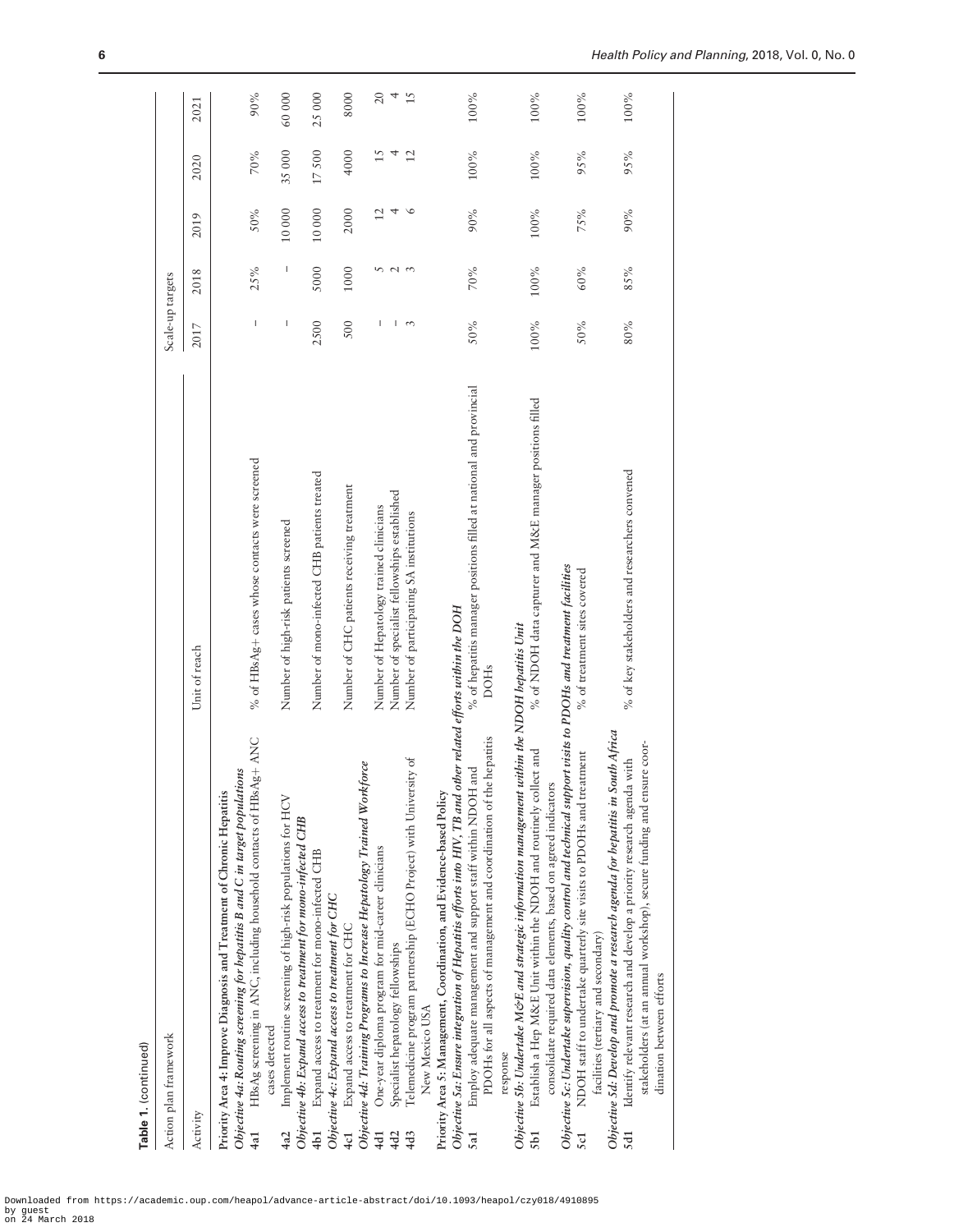deemed important but were not included in the Action Plan since they are already operating at scale.

The Action Plan consisted of five main priority areas [\(Table 1](#page-4-0)):

- 1. Awareness Raising among the health work force and general population: information campaigns, training of health workers.
- 2. Strengthening Knowledge of disease burden: surveillance, surveys and special studies.
- 3. Prevention of Viral Hepatitis: protection of health care workers, HBV vaccine birth dose and PMTCT.
- 4. Testing, Care, and Treatment: screening, diagnosis, linkage to care, and drug therapy for HBV and HCV.
- 5. Management and Coordination: program management, monitoring and evaluation, and policy development.

#### Cost and affordability

The overall cost of the 5-year Action Plan was estimated to be ZAR3.78 billion (US\$270 million). The costliest part of the Action Plan was the testing, care, and treatment component, accounting for about ZAR2.47 billion (US\$177 million) or 65% of the total, followed by prevention (15%), awareness raising (11%), strengthening knowledge (6%) and management and coordination (2%).

Among the high impact investments, HBV birth dose vaccination and PMTCT were estimated to cost ZAR512 million (US\$36.5 million), a one-time campaign to screen and vaccinate health workers would absorb ZAR56 million (US\$4.0 million), and initial scale up of HCV and HBV treatment would require ZAR594 million (US\$42.4 million) and ZAR1.66 billion (US\$114.2 million), respectively, over 2017–2021 [\(Table 2\)](#page-7-0).

Our fiscal analysis suggests that investments under the Hepatitis Action Plan amounts to an average of about 0.5% of the total ZAR771 billion (US\$55.0 billion) projected government expenditures for health during 2017–2021. Based on the Government's own forecast of modest growth of the South African budget of 3.5% over this period, the required outlays under the Action Plan would absorb an average of 14% of the anticipated increment in government spending.

To put the estimated price tag for the Action Plan in perspective, South Africa currently spends nearly ZAR19 billion (US\$1.36 billion) annually to combat HIV and AIDS ([South Africa National](#page-10-0) [AIDS Council 2017\)](#page-10-0). The cost of the Hepatitis Action Plan thus represents <4% of the funds that the South African Government expects to devote to HIV over the next 5 years.

#### Impact

Using our disease models, we found that the investments outlined in the Action Plan, if sustained during the 5-year period and beyond, can have a major impact on the HBV and HCV burden of disease in South Africa.

Under the status quo, we estimated that 1.1 million new HBV infections would occur over the next six decades until 2080, with 393 000 HBV-related deaths and losses of 15 million DALYs. By investing in the Action Plan over the next 5 years, 10% of these losses would be averted. Going beyond this start to reach the ambitious WHO targets (30% reduction in new infections by 2020, 90% by 2030) would avert up to 30% of the losses expected under the status quo.

Although not explicitly included in the Action Plan, improving the coverage of South Africa's routine child vaccination program (currently at about 70% [\(Nayagam, et al. 2016c](#page-9-0); [World Health](#page-10-0) [Organization and UNICEF 2017](#page-10-0))) to 90% was estimated to result

Adding birth dose vaccination (within 24 h of birth) to 90% coverage levels would avert another 35% of new infections, and screening of pregnant women and tenofovir treatment for those found to be HBV-infected would lead to a further 3% drop in incidence. The combined effect of these measures was thus estimated to lower new infections by 63% over the next 60 years.

Implementing the 5-year effort to begin screening and treating South Africans with chronic HBV during 2017–2021 would avert an additional 13 000 liver disease-related deaths, including 2000 cases of liver cancer, and result in a savings of an additional 66 000 discounted DALYs compared to only the prevention activities. Sustaining this effort and increasing the pace of scale up to achieve the WHO goals by 2030—assuming that this is feasible for South Africa in terms of fiscal and human resource capacity—would multiply these initial gains 15-fold, averting nearly 200 000 deaths and over 31 000 cases of liver cancer.

The proposed initial five-year scale up of HCV treatment of 15 500 patients would result in up to an estimated 7145 additional deaths averted and 64 000 DALYs saved as compared with the status quo, depending on the targeting strategy. If this early effort was sustained to enable South Africa to achieve the WHO goal of elimination by 2030, the country could avert over 30 000 HCV-related deaths.

#### Cost-effectiveness

Our analysis suggests an overall cost-effectiveness ratio of US\$3310 (ZAR46 373) per DALY averted for the full Action Plan, demonstrating acceptable value-for-money, as this ratio is just below benchmark of half per capita GDP (South Africa's 2015 GDP per  $capita = US$7620$  ([Table 3](#page-7-0)). While the Action Plan's costeffectiveness profile is less favourable than that of some key programs in South Africa, such as AIDS treatment and TB treatment ([Meyer-Rath](#page-9-0) et al. 2017; [Tufts Medical Center 2018](#page-10-0)), it is similar to other health interventions under consideration for implementation in South Africa including: pre-exposure prophylaxis for HIV: \$2700 per life year saved ([Walensky](#page-10-0) et al. 2012); strategies for rural community-based TB/HIV screening and linkage: \$1700–\$3400 per life year saved [\(Gilbert](#page-9-0) et al. 2016); screening for TB in HIV patients: \$2800 per life year saved for sputum smear, \$5100 per life year saved for Xpert/RIF ([Andrews](#page-9-0) et al. 2012); and a diabetes education program: \$1862 per QALY gained ([Mash](#page-9-0) et al. 2015).

Among the individual interventions, HBV birth dose was the best buy at US\$329 (ZAR4609) per additional DALY averted compared to the status quo. The ICERs for HCV and HBV treatment were US\$2849 (ZAR39 914) and US\$5021 (ZAR70 344) per additional DALY averted, respectively [\(Table 3](#page-7-0)). The current estimates are based on no restrictions on treatment eligibility, but if South Africa pursued a more targeted approach focusing on more advanced patients, HCV treatment could become more costeffective.

PMTCT was found to be the least cost-effective impact intervention [ICER of US\$26 241 (ZAR367 636) per DALY averted] ([Table 3\)](#page-7-0). However, PMTCT was not removed from the analysis, because it was the main source of case finding for the HBV treatment program in the Action Plan. Thus, when it is bundled with HBV treatment, the ICER for the combined package of PMTCT and HBV treatment was a more reasonable US\$5531 (ZAR77 489) per DALY averted.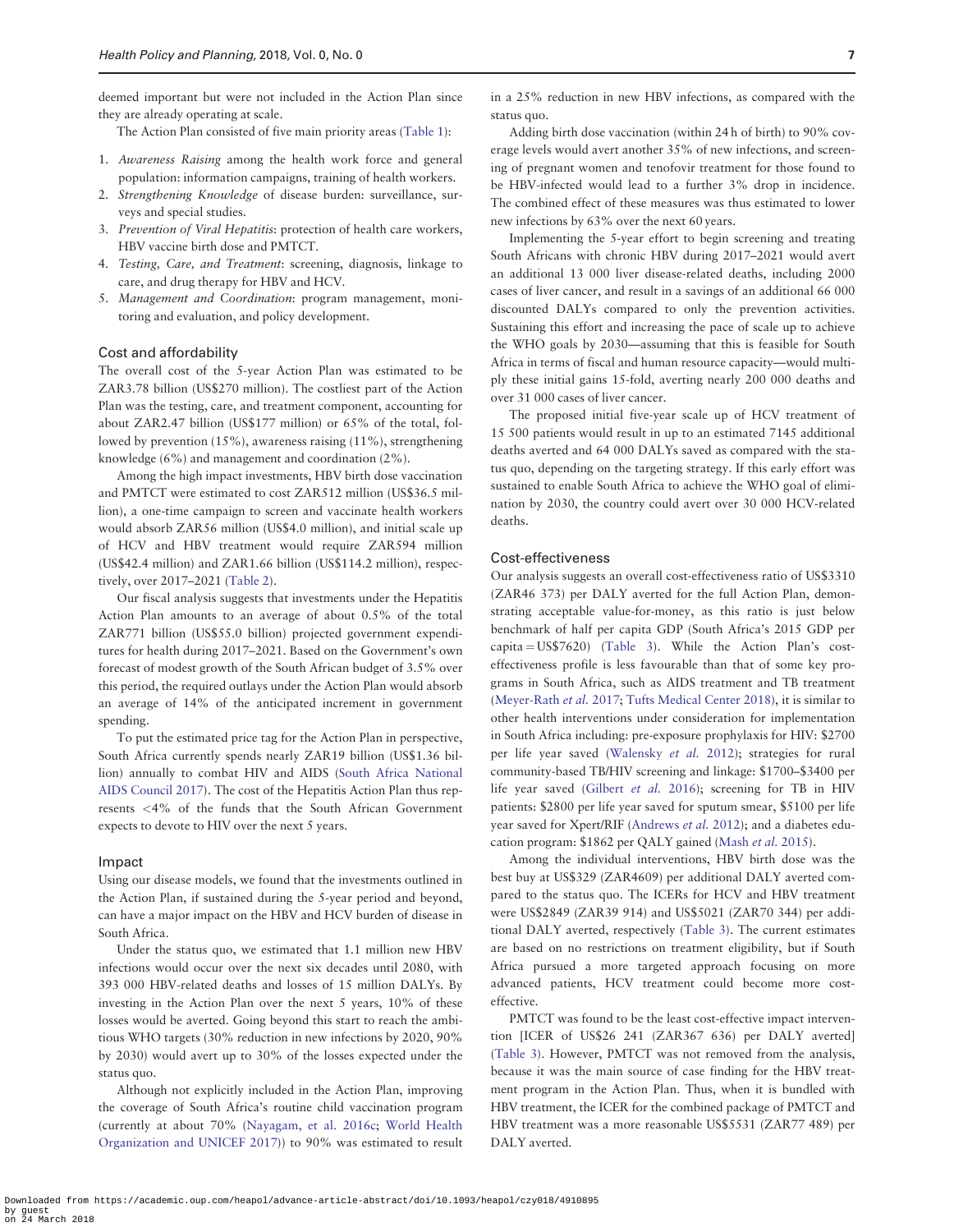|                     |                                                                                                                | 2017           | 2018           | 2019           | 2020           | 2021           | ZAR M (USD M)                                             |
|---------------------|----------------------------------------------------------------------------------------------------------------|----------------|----------------|----------------|----------------|----------------|-----------------------------------------------------------|
| Priority Area 1     | Raise awareness of hepatitis infection                                                                         | 76             | 89             | 100            | 77             | 92             | 434 (31)                                                  |
| Objective 1a        | Raise awareness among health care workers of<br>Hepatitis burden and risk, and SA's new national<br>guidelines | 0.1            | $\mathbf{0}$   | 0.04           | $\mathbf{0}$   | 0.04           | 0.2                                                       |
| Objective 1b        | Train HCWs to deliver guideline-concordant care for<br>viral hepatitis prevention, diagnosis and treatment     | 6              | 6              | 6              | 6              | 6              | 30                                                        |
| Objective 1c        | Coordinated national campaign to build awareness<br>among the general public & high-risk communities           | 70             | 84             | 94             | 71             | 85             | 404                                                       |
| Priority Area 2     | Strengthen knowledge of hepatitis burden of disease                                                            | 45             | 92             | 3              | 103            | 0.8            | 244(18)                                                   |
| Objective 2a        | Track prevalence of hepatitis infection in general and<br>sub-populations                                      | 44             | 92             | $\overline{2}$ | 102            | $\overline{0}$ | 240                                                       |
| Objective 2b        | Improve surveillance systems and laboratory capacity                                                           | 0.4            | 0.6            | 0.7            | 0.8            | 0.8            | 3                                                         |
| Priority Area 3     | Prevent transmission of viral hepatitis                                                                        | 9              | 12             | 164            | 175            | 208            | 568 (41)                                                  |
| Objective 3a        | Minimize risk of Hep A & B transmission risk in<br>healthcare facilities                                       | $\overline{2}$ | $\overline{2}$ | 46             | 3              | 3              | 56                                                        |
| Objective 3b        | Prevent vertical transmission of HBV                                                                           | 8              | 10             | 118            | 172            | 205            | 512                                                       |
| Priority Area 4     | Improve diagnosis and treatment of chronic hepatitis                                                           | 107            | 202            | 390            | 703            | 1071           | 2473 (177)                                                |
| Objective 4a        | Routing screening for HBV and HCV in target<br>populations                                                     | $\overline{0}$ | $\mathbf{0}$   | 7              | 22             | 33             | 62                                                        |
| Objective 4b        | Expand access to treatment for mono-infected CHB                                                               | 74             | 147            | 274            | 480            | 686            | 1661                                                      |
| Objective 4c        | Expand access to treatment for CHC                                                                             | 18             | 38             | 76             | 154            | 308            | 594                                                       |
| Objective 4d        | Training programs to increase hepatology trained<br>workforce                                                  | 15             | 17             | 33             | 48             | 45             | 157                                                       |
| Priority Area 5     | Management, coordination, and evidence-based policy                                                            | 8              | 10             | 12             | 14             | 15             | 59(4)                                                     |
| Objective 5a        | Ensure integration of Hepatitis efforts into HIV, TB<br>and other related efforts within the DOH               | 5              | 7              | 9              | 11             | 11             | 44                                                        |
| Objective 5b        | Undertake M&E and strategic information manage-<br>ment within the NDOH Hepatitis Unit                         | $\mathfrak{2}$ | $\overline{2}$ | $\overline{2}$ | $\overline{2}$ | $\overline{2}$ | 9                                                         |
| Objective 5c        | Undertake supervision, quality control and technical<br>support visits to PDOHs and treatment facilities       | 0.6            | 0.7            | $\mathbf{1}$   | $\mathbf{1}$   | $\mathbf{1}$   | 5                                                         |
| Objective 5d        | Develop and promote a research agenda for hepatitis                                                            | 0.1            | 0.1            | 0.1            | 0.2            | 0.2            | 0.7                                                       |
| Total ZAR M (USD M) |                                                                                                                |                |                |                |                |                | 245 (18) 405 (29) 670 (45) 1074 (70) 1387 (88) 3781 (249) |

<span id="page-7-0"></span>Table 2. Cost breakdown by Action Plan priority areas and objectives (in ZAR millions)

Note: Rows and columns may not sum to total amounts due to rounding.

Table 3. Cost-effectiveness of South Africa National Hepatitis Action Plan interventions

| Intervention               | Incremental<br><b>DALYs</b><br>averted | Incremental<br>cost (USD Millions,<br>discounted $3\%$ ) | <b>ICER (USD</b><br>Millions per<br>additional DALY<br>averted) |
|----------------------------|----------------------------------------|----------------------------------------------------------|-----------------------------------------------------------------|
| Status Quo                 |                                        |                                                          |                                                                 |
| <b>Birth Dose</b>          | 47185                                  | \$15.5                                                   | \$329                                                           |
| <b>HCV</b> Treatment       | 20822                                  | \$59.3                                                   | \$2849                                                          |
| HBV Treatment <sup>a</sup> | 66 191                                 | \$332.3                                                  | \$5021                                                          |
| <b>PMTCT</b>               | 1612                                   | \$42.3                                                   | \$26 241                                                        |
| Overall                    | 135 810                                | \$449.5                                                  | \$3310                                                          |

<sup>a</sup> Analysis accounts for the lifelong tenofovir treatment for surviving HBV patients, while the costs for HBV treatment described in Table 2 only cover the 5-year cost of the Action Plan.

#### **Discussion**

The modelling and analysis of the costs, financing, expected impact, and cost-effectiveness of the proposed 2017–2021 South African National Hepatitis Action Plan suggests that South Africa can mount an expanded response to HBV and HCV at an affordable cost and in a cost-effective manner. Even if a wide range of demand generation, surveillance, prevention and treatment activities are undertaken, the financial resources required amount to ZAR3.78 billion over 5 years, or around 0.5% of all projected government health spending in South Africa. The modelled impact of this first 5-year investment is significant, at 13 000 deaths averted from HBV and another 7000 from HCV. The Action Plan investments put South Africa on the path to a large-scale reduction of HBV and HCV, with the potential to avert >672 000 HBV infections and save a total of 60 000 lives from liver-related disease caused by HCV if the treatment program continues to expand and achieves elimination by 2030, as proposed by WHO [\(World Health](#page-10-0) [Organization 2016b\)](#page-10-0).

If South Africa is unable to mobilize the full funding requirements for the Action Plan because of fiscal pressures, our analysis shows how it can nevertheless target a sub-set of priority activities with important benefits. Implementing HBV birth dose vaccination should be the first priority, based on the highest cost-effectiveness and low budgetary cost of ZAR46 million (US\$3.3 million) over 5 years. HCV and HBV treatment could then be phased in, starting with the modest coverage suggested in the Action Plan and expanding progressively over time.

HBV PMTCT as a standalone prevention activity was not found to be convincingly cost-effective, but should still be considered for inclusion in the overall program since PMTCT screening is currently the main source of HBV case finding, and can be phased in rapidly as an add-on to the existing nationwide PMTCT program for HIV. PMTCT can also serve as a safety net to prevent vertical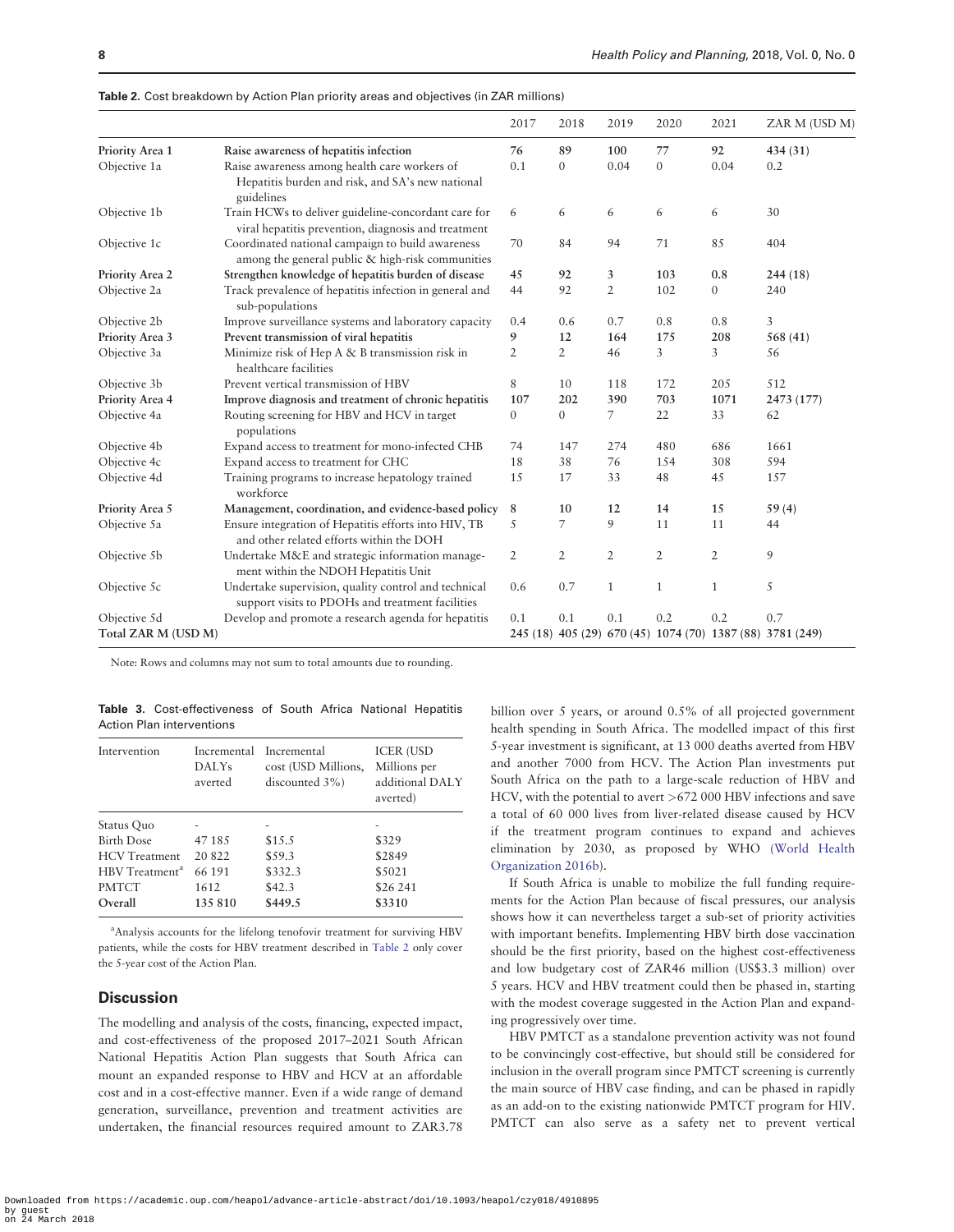transmission if birth dose implementation falters and is a gateway to treatment for young women identified through screening.

The proposed targets for HCV treatment with DAAs, which have a cure rate of over 95% based on three months of daily oral drug therapy, carry a price tag of ZAR600 million (US\$42.4 million) for the first 5 years of program start-up. Assuming that other constraints including health workforce capacity and regulatory approvals can be addressed (see below), such an HCV treatment effort to reach the first 15 500 South Africans with DAAs is both feasible and can yield useful lessons in how to organize and prepare for scale-up. Affordability of HCV treatment could be further enhanced if South Africa obtains DAAs at competitive generic prices. Our modelling assumed a current 'ceiling' price of US\$900 per cure offered by the originator company in the generic zone to which South Africa belongs. Prices as low at \$200–\$450 per cure are being reported from India and Egypt, where generic licensees are competing with each other. South Africa may be able to procure DAAs at prices in this range [\(World Health Organization 2017\)](#page-10-0).

HBV treatment scale up was also estimated to be cost-effective, based on the low cost of the generic form of the recommended drug of choice (tenofovir). The large burden of HBV disease (6–7% in the general population) also argues in favour of launching a treatment program. However, given the relatively large share of HBV treatment in the overall cost of the Action Plan and the more complex and demanding requirements for patient staging, diagnosis and monitoring, this could be an area where South Africa proceeds more slowly in the next few years if it is unable to pursue all of the investments in the Action Plan simultaneously.

The feasibility of implementing the Action Plan may be enhanced if South Africa builds its hepatitis program on the backbone of the existing health system, especially the parts of the system that have been strengthened over the past two decades to address maternal and child health and HIV/AIDS. A new birth dose vaccination component can be inserted into the current post-partum services being offered in health facilities, including the BCG vaccine that is given at birth. The screening and antiviral treatment for HBV-positive pregnant women can be added on to antenatal services that already screen and use anti-retroviral prophylaxis for HIV-positive pregnant women in South Africa (up to 30% of these women are testing HIV positive). Screening for HBV and HCV can also be added on to existing screening, counselling, and referral services for HIV and tuberculosis that have been decentralized to primary health care facilities and special programs catering to high risk sub-populations, such as opioid substitution therapy. The latter could improve the targeting of HCV screening, since emerging evidence suggests a higher prevalence of hepatitis among injecting drug users and other high-risk groups ([Scheibe](#page-9-0) et al. 2017).

Even if the financial resources for the Action Plan can be successfully mobilized in South Africa, other important non-financial barriers will have to be addressed. The shortage of trained health workers is one of the most pressing. At the lower levels of the health system, South Africa's community health workers, nurses and primary care physicians will need to be trained to do HBV/HCV testing, counselling, initiation of treatment and patient monitoring. At the upper end of the health system, there is an acute shortage of hepatologists and gastroenterologists—South Africa currently has just a handful of hepatologists who can help to design treatment protocols, train generalist doctors and manage complex cases. Programs such as the ECHO project [\(University of New Mexico](#page-10-0) [School of Medicine 2017](#page-10-0)) or simplification of treatment protocols so that general practitioners can treat HBV and HCV patients, could be adopted to ease this constraint.

The other issue is the slowness of the South African drug regulatory authority to register DAAs for HCV treatment. At present, it is taking more than 2 years to register the first originator products. The dossier for Gilead's Sovaldi was submitted in 2014 and approval is expected shortly. However, the file for Harvoni had to be resubmitted in late 2016, and approval was not anticipated for at least 18 months. The other originator products from Merck and Abbvie have not yet been submitted to the MCC. Generic versions of these drugs cannot be registered until after the originator product has been approved. Expedited action by the MCC could overcome this key remaining barrier to large-scale treatment.

While the cost and impact modelling results presented here are solidly grounded on the best available data, there are limitations to our analysis. Our proposed coverage levels and modelled impacts of prevention and treatment interventions are based on assumed HBV and HCV prevalence, which is still poorly understood for South Africa. More surveillance and epidemiological data (seroprevalence and risk factor surveys of the general population, children and pregnant women and high-risk groups) are needed. Due to the disease model design, the HCV health impact estimates do not account for changes in incidence over time due to scaled-up treatment and thus reductions in transmission within at-risk populations. However, in South Africa, where most HCV infections occurred in the past due to unsafe blood transfusions and possible unsafe traditional practices, this feedback loop may be less important, even though there is mounting evidence of some new HCV infections taking place within vulnerable groups, including injecting drug users and men having sex with men ([Scheibe](#page-9-0) et al. 2017). Our cost estimates could also benefit from further data collection and validation—a national hepatitis unit cost database, regularly updated, would be a helpful addition to our existing knowledge foundation and could help support future planning efforts.

For HCV drugs, we used current prices charged by the originator company in its generic territories (US\$900 for ledipasvir/sofosbuvir) and for most lab tests we relied on the prices listed by the National Health Laboratory Services. In both drugs and diagnostics, we expect prices to fall over time as generic competition increases and volumes grow. This will make the Action Plan less costly and enhance cost-effectiveness further. Our analysis could then need to be updated to incorporate these efficiency gains.

The modelling suite we used provides a decision-making instrument for other LMIC governments and potential donors. Next steps would be adding a user-friendly interface to the disease modelling component and enhancements to the costing tool to make is more accessible to first-time users.

The South African experience with the Hepatitis Action Plan has important implications for hepatitis policy development. Using an investment case framework, expanded HBV prevention and drug therapy and HCV treatment using the new DAA cures appear to be cost-effective and affordable for South Africa, and this conclusion may apply to other countries. If this turns out to be the case, hepatitis control and elimination efforts may emerge as priorities for future investment, even in LMICs where donor financial support is unlikely to materialize. However, cost-effectiveness and affordability need to be demonstrated in each unique country using locally available data, and neither cost-effectiveness nor affordability can be assumed from the outset. There may be national circumstances of low HBV/HCV prevalence where it is difficult and costly to screen and treat those infected with HBV/HCV, and here an investment case analysis could suggest that hepatitis scale up should not be treated as a priority unless ways are found to make the program more efficient.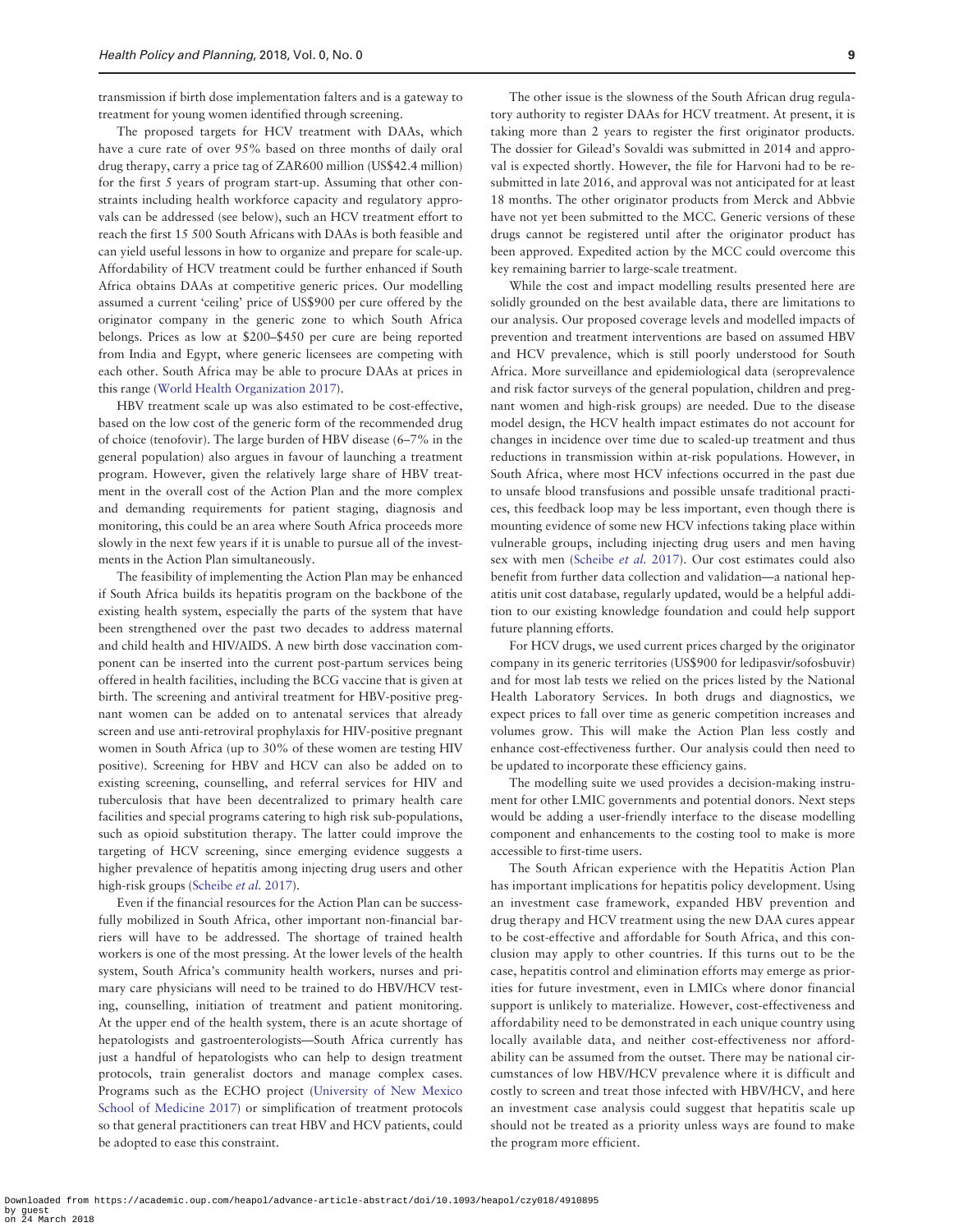<span id="page-9-0"></span>In addition, our work demonstrates that the investment case approach, through adapting existing methods while developing new tools for hepatitis, is an appropriate and fruitful method for conducting feasibility analysis and engaging national and international stakeholders in an evidence-based discussion of the advisability of pursuing a range of scenarios for scaling up HBV/HCV programs.

A number of the process elements used in South Africa including forming a national working group; linking the development of national clinical guidelines with a 5-year action plan and longer-term modelling of scale up; and then bringing the emerging results to the health ministry leadership and a joint health–finance consultative discussion—were productive and could be adopted by other countries.

As growing numbers of countries consider pursuing the WHO goals for HBV/HCV elimination by 2030, the investment case approach that we piloted in South Africa may offer useful lessons on the tools, techniques and engagement process that could be pursued elsewhere to design and adopt national hepatitis programs and mobilize the needed resources to prevent disease and save lives.

#### Acknowledgements

The authors wish to thank the members of the South Africa Viral Hepatitis Working Group for their collaboration, and the World Health Organization office in Pretoria, especially Dr. Augustin Ntilivamunda, for his early partnership on the national guidelines and Action Plan. We are also grateful to Dr. Mark Blecher and his colleagues in the South Africa National Treasury for their feedback on a draft of the National Hepatitis Action Plan.

#### Funding

The project was supported by a grant from Gilead Sciences, Foster City, CA.

Conflict of interest statement. None declared.

## **References**

- Aggarwal R, Ghoshal UC, Naik SR. 2003. Assessment of cost-effectiveness of universal hepatitis B immunization in a low-income country with intermediate endemicity using a Markov model'. Journal of Hepatology 38: 215–22.
- Andersson MI, Maponga TG, Ijaz S et al. 2013. The epidemiology of hepatitis B virus infection in HIV-infected and HIV-uninfected pregnant women in the Western Cape, South Africa. Vaccine 31: 5579–84.
- Andrews JR, Lawn SD, Rusu C et al. 2012. The cost-effectiveness of routine tuberculosis screening with Xpert MTB/RIF prior to initiation of antiretroviral therapy: a model-based analysis. AIDS (London, England) 26: 987–95.
- Blach S, Zeuzem S, Manns M et al. 2017. Global prevalence and genotype distribution of hepatitis C virus infection in 2015: a modelling study. The Lancet Gastroenterology & Hepatology 2: 161-76.
- Bourgeois S, Blach S, Blach C et al. 2016. Achieving WHO recommendations for hepatitis C virus elimination in Belgium. Acta Gastro-Enterologica Belgica 79: 222–6.
- Boyles TH, Cohen K. 2011. The prevalence of hepatitis B infection in a rural South African HIV clinic. SAMJ South African Medical Journal 101: 470–1.
- Burnett RJ, Ngobeni JM, François G et al. 2007. Increased exposure to hepatitis B virus infection in HIV-positive South African antenatal women. International Journal of STD & AIDS 18: 152-6.
- Chang AY, Robinson LA, Hammitt JK et al. 2016. Economics in "Global Health 2035": a sensitivity analysis of the value of a life year estimates. Journal of Global Health. Edinburgh University Global Health Society 7: 10401.
- Ellis LA, Brown D, Conradie JD et al. 1990. Prevalence of hepatitis C in South Africa: detection of anti-HCV in recent and stored serum. Journal of Medical Virology 32: 249–51.
- Estes C, Abdel-Kareem M, Abdel-Razek W et al. 2015. Economic burden of hepatitis C in Egypt: the future impact of highly effective therapies. Alimentary Pharmacological Therapy 42: 696–706. Available at: [http://](http://ovidsp.ovid.com/ovidweb.cgi? T=JS&hx0026;PAGE=reference&hx0026;D=ovftq&hx0026;NEWS=N&hx0026;AN=00001716-201509010-00005) [ovidsp.ovid.com/ovidweb.cgi? T](http://ovidsp.ovid.com/ovidweb.cgi? T=JS&hx0026;PAGE=reference&hx0026;D=ovftq&hx0026;NEWS=N&hx0026;AN=00001716-201509010-00005)=[JS&PAGE](http://ovidsp.ovid.com/ovidweb.cgi? T=JS&hx0026;PAGE=reference&hx0026;D=ovftq&hx0026;NEWS=N&hx0026;AN=00001716-201509010-00005)=[reference&D](http://ovidsp.ovid.com/ovidweb.cgi? T=JS&hx0026;PAGE=reference&hx0026;D=ovftq&hx0026;NEWS=N&hx0026;AN=00001716-201509010-00005)=[ovftq&NEWS](http://ovidsp.ovid.com/ovidweb.cgi? T=JS&hx0026;PAGE=reference&hx0026;D=ovftq&hx0026;NEWS=N&hx0026;AN=00001716-201509010-00005) =[N&AN](http://ovidsp.ovid.com/ovidweb.cgi? T=JS&hx0026;PAGE=reference&hx0026;D=ovftq&hx0026;NEWS=N&hx0026;AN=00001716-201509010-00005)=[00001716-201509010-00005.](http://ovidsp.ovid.com/ovidweb.cgi? T=JS&hx0026;PAGE=reference&hx0026;D=ovftq&hx0026;NEWS=N&hx0026;AN=00001716-201509010-00005)
- Firnhaber C, Reyneke A, Schulze D et al. 2008. The prevalence of hepatitis B co-infection in a South African urban government HIV clinic. South African Medical Journal 98: 541–4.
- Fraser I, Burger J, Lubbe M et al. 2016. Cost-effectiveness modelling of sofosbuvir-containing regimens for chronic genotype 5 hepatitis C virus infection in South Africa. PharmacoEconomics 34: 403–17.
- Gilbert JA, Shenoi SV, Moll AP et al. 2016. Cost-effectiveness of community-based TB/HIV screening and linkage to care in rural South Africa. PLoS ONE. Public Library of Science 11: e0165614. [https://doi.org/](https://doi.org/10.1371/journal.pone.0165614) [10.1371/journal.pone.0165614.](https://doi.org/10.1371/journal.pone.0165614)
- Hajarizadeh B, Razavi-Shearer D, Merat S et al. 2016. Liver disease burden of hepatitis C virus infection in iran and the potential impact of various treatment strategies on the disease burden. Hepatitis Monthly 16: e37234.
- Hatzakis A, Chulanov V, Gadano AC et al. 2015. The present and future disease burden of hepatitis C virus (HCV) infections with today's treatment paradigm - Volume 2. Journal of Viral Hepatitis 22: 26–45.
- Klingler C, Thoumi AI, Mrithinjayam VS. 2012. Cost-effectiveness analysis of an additional birth dose of Hepatitis B vaccine to prevent perinatal transmission in a medical setting in Mozambique. Vaccine 31: 252–9.
- Lukhwareni A, Burnett RJ, Selabe SG et al. 2009. Increased detection of HBV DNA in HBsAg-positive and HBsAg-negative South African HIV/AIDS patients enrolling for highly active antiretroviral therapy at a tertiary hospital. Journal of Medical Virology 81: 406–12.
- Mash R, Kroukamp R, Gaziano T et al. 2015. Cost-effectiveness of a diabetes group education program delivered by health promoters with a guiding style in underserved communities in Cape Town, South Africa. Patient Education and Counseling 98: 622–6.
- Mdlalose N, Parboosing R, Moodley P. 2016. The prevalence of hepatitis B virus infection in HIV-positive and HIV-negative infants: KwaZulu-Natal, South Africa. African Journal of Laboratory Medicine 5: 8–12.
- Meyer-Rath G, van Rensburg C, Larson B et al. 2017. Revealed willingness-to-pay versus standard cost-effectiveness thresholds: evidence from the South African HIV Investment Case. PLoS ONE. 12: e0186496.
- Murakami H, Van Cuong N, Huynh L et al. 2008. Implementation of and costs associated with providing a birth-dose of hepatitis B vaccine in Viet Nam. Vaccine 26: 1411–9.
- Murray CJL. 1994. Quantifying the burden of disease: the technical basis for disability-adjusted life years. Bulletin of the World Health Organization 72: 429–45.
- Nayagam S, Chan P, Zhao K et al. 2016a. Investment case for a comprehensive package of interventions against hepatitis B in China. Journal of Hepatology 64: S469.
- Nayagam S, Conteh L, Sicuri E et al. 2016b. Cost-effectiveness of community-based screening and treatment for chronic hepatitis B in The Gambia: an economic modelling analysis. The Lancet Global Health 4: e568–78.
- Nayagam S, Thursz M, Sicuri E et al. 2016c. Requirements for global elimination of hepatitis B: a modelling study. The Lancet Infectious Diseases 16: 1399–408.
- Razavi H, Waked I, Sarrazin C et al. 2014. The present and future disease burden of hepatitis C virus (HCV) infection with today's treatment paradigm. Journal of Viral Hepatitis 21: 34–59.
- Robinson LA, Hammitt JK, Chang AY et al. 2017. Understanding and improving the one and three times GDP per capita cost-effectiveness thresholds. Health Policy and Planning 32: 141–5.
- Scheibe A et al. (2017) Programmatic surveillance of viral hepatitis and HIV co-infection among key populations from seven South African cities: data to inform an unmet need, 8th South African AIDS Conference, Durban, South Africa.